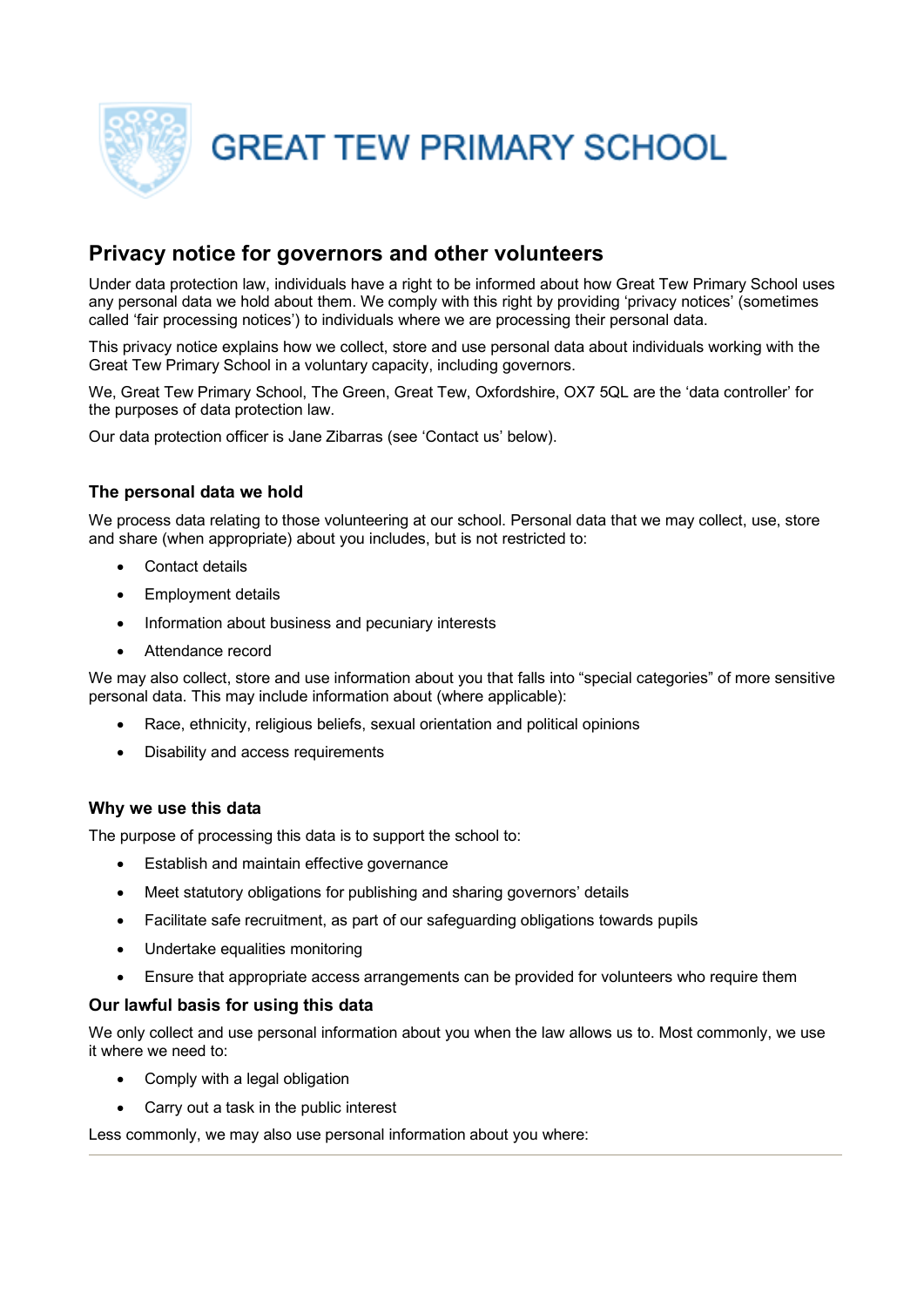- You have given us consent to use it in a certain way
- We need to protect your vital interests (or someone else's interests) Where you have provided us with consent to use your data, you may withdraw this consent at any time. We will make this clear

when requesting your consent, and explain how you go about withdrawing consent if you wish to do so.

Some of the reasons listed above for collecting and using personal information about you overlap, and there may be several grounds which justify our use of your data.

#### **Collecting this information**

While the majority of the information we collect from you is mandatory, there is some information that you can choose whether or not to provide to us.

Whenever we seek to collect information from you, we make it clear whether you must provide this information (and if so, what the possible consequences are of not complying), or whether you have a choice.

#### **How we store this data**

Personal data is stored in accordance with our data protection and records management policies.

We maintain a file to store personal information about all volunteers. The information contained in this file is kept secure and is only used for purposes directly relevant to your work with the school.

When your relationship with the Great Tew Primary School has ended, we will retain and dispose of your personal information in accordance with our record retention schedule (part of our Records Management Policy). A copy of the Records Management Policy may be requested from the school office.

#### **Data sharing**

We do not share information about you with any third party without your consent unless the law and our policies allow us to do so.

Where it is legally required, or necessary (and it complies with data protection law) we may share personal information about you with:

- *Government departments or agencies – to meet our legal obligations to share information about governors/trustees*
- *Our local authority – to meet our legal obligations to share certain information with it, such as details of governors*
- *Suppliers and service providers – to enable them to provide the service we have contracted them for, such as governor/trustee support*
- *Professional advisers and consultants*
- *Employment and recruitment agencies*
- *Police forces, courts*

#### **Transferring data internationally**

Where we transfer personal data to a country or territory outside the European Economic Area, we will do so in accordance with data protection law.

#### **Use of your personal information for marketing purposes**

Where you have given us consent to do so, the school may send you marketing information by e-mail or text promoting Great Tew Primary School, events, campaigns, charitable causes or services that may be of interest to you. You can "opt out" of receiving these texts and/or e-mails at any time by contacting our data protection officer.